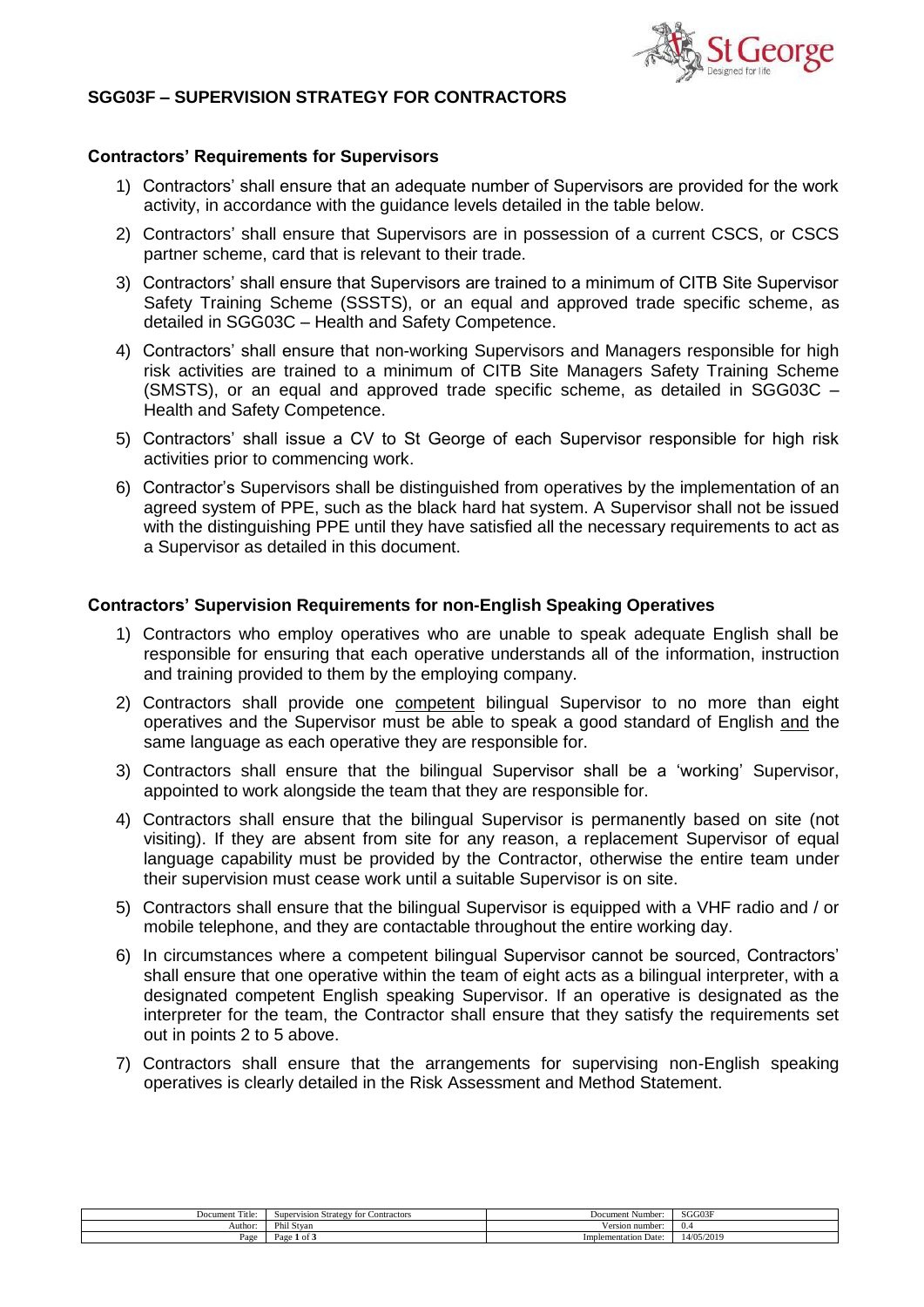

## **Expected Skills and Duties of Supervisors**

- 1) Supervisors shall demonstrate the necessary aptitude and skills to:
	- i. Communicate effectively;
	- ii. Take responsibility;
	- iii. Maintain safe and productive environments; and
	- iv. Acknowledge safe work.
- 2) Supervisors shall deliver effective briefings of Risk Assessments and Method Statements to their team prior to work commencing.
- 3) Supervisors shall deliver effective Daily Activity Briefings to their team prior to work commencing each day.
- 4) Supervisors shall deliver regular Toolbox Demonstrations and / or Talks to their team.
- 5) Supervisors shall monitor health and safety standards with the same rigour as production and quality.
- 6) Supervisors shall suspend works where health and safety standards are not met or uncontrolled risks are identified.
- 7) Supervisors shall report all incidents and / or health and safety concerns to St George immediately.
- 8) Supervisors shall attend an Effective Leadership on Site (ELOS) workshop.
- 9) Supervisors shall attend Black Hat Forums when requested by St George, to enable health and safety consultation with their team.
- 10)Supervisors shall participate in educational health and safety tours when requested by St George.
- 11)Supervisors shall wear a black hard hat at all times to ensure they are easily identifiable, and to distinguish them from operatives.

## **Desirable Skills and Duties of Supervision**

- 1) Supervisors shall speak the same language as their team if English is not spoken to a satisfactory standard by all operatives in their team.
- 2) Supervisors shall provide input and comment on the development and / or alteration of Risk Assessments and Method Statements.
- 3) Supervisors shall encourage operatives to report health and safety concerns to them, or a St George Manager, and respond positively when they do so.

| control.<br>Γitle:<br>Document | Contractors<br>' for<br>Supervision Strategy | . Number<br>Document        | SGG03F     |
|--------------------------------|----------------------------------------------|-----------------------------|------------|
| Author:                        | Phil Stvan                                   | Version number:             | 0.4        |
| Page                           | $\sim$ $\sim$<br>Page<br>$2.4$ of 3          | <b>Implementation Date:</b> | 14/05/2019 |